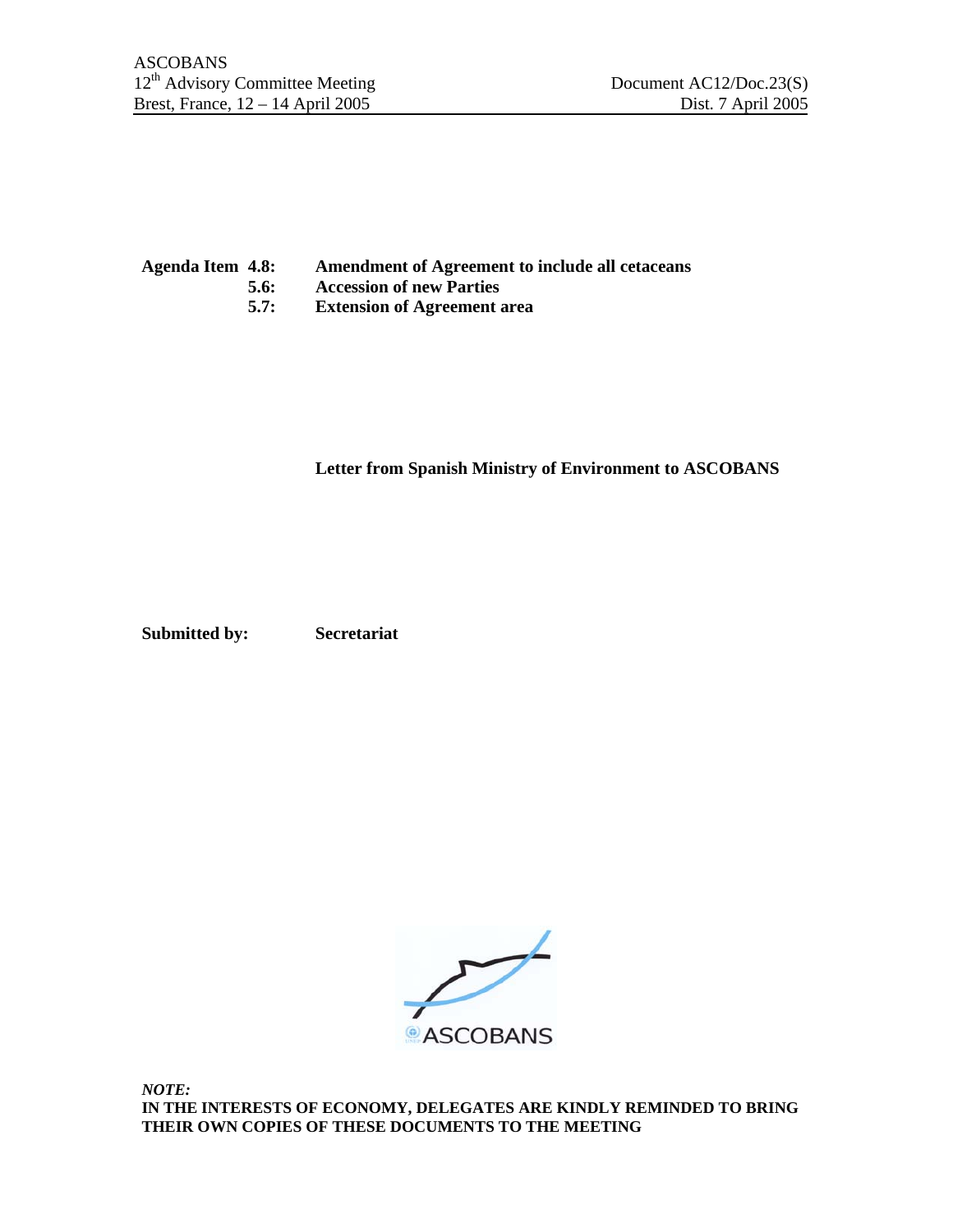AREA A CONSERVACION 915964809





S/REF.

N/REF.

**FECHA** 

jueves 31 de marzo de 2005

PARA:EL:TERRITORIO Y LA GIODIVERSIDAD. ..... the continued of the first of

**DIRECCIÓN GENERAL PARA LA BIODIVERSIDAD** 

Posición de España ante ASCOBANS **ASUNTO** 

D. Rüdiger Strempel **DESTINATARIO** 

> Secretario Ejecutivo del Acuerdo **ASCOBANS** United Nations Premises Martin-Luther-King-Str. 8 53175 Bonn (Alemania-Germany)

Estimado Sr. Strempel,

Como usted ya sabe, en los últimos años España ha iniciado numerosas actuaciones con el objetivo de ampliar los conocimientos existentes sobre las especies de cetáceos que habitan las aguas españolas, y ha adoptado numerosas medidas de conservación que creemos conducirán a una mayor protección de las poblaciones de estos animales.

Dentro de dichas actuaciones, merecen destacarse algunas de ellas por la importancia que tienen para las especies:

Durante los años 1999 y 2002 tuvo lugar un proyecto de investigación, junto con tres Universidades españolas, al objeto de identificar zonas de especial interés para la conservación de los cetáceos en el Mediterráneo español (llamado "Proyecto Mediterráneo"). Recientemente, hemos realizado una publicación con los principales resultados de dicho proyecto, que le adjunto a este escrito.

También esta Dirección General forma parte, como cofinanciador, del "proyecto para la conservación de Tursiops, Caretta y Phocoena en Andalucía y Murcia", presentado por la Sociedad Española de Cetáceos (SEC) a la convocatoria LIFE-Naturaleza y aprobado para su realización entre los años 2002-2005. Se está trabajando con la Universidad Autónoma de Madrid en un estudio sobre interacciones entre delfines y pesquerías en Andalucía y Murcia. -

Además, como Parte Contratante del Convenio de Barcelona para la protección del medio marino y de la región costera del Mediterráneo, España ha apostado de forma decidida por la conservación de los cetáceos a nivel internacional, como lo demuestra nuestra aportación financiera y técnica al mantenimiento de la Base de Datos Internacional de Información de Varamientos de Cetáceos en el Mediterráneo (MEDACES), fruto de nuestra colaboración con dicho Convenio internacional y la Universidad de Valencia. Además, también como miembros del Acuerdo para la conservación de los cetáceos del mar Negro, el mar Mediterráneo y la zona Atlántica contigua (ACCOBAMS), el pasado mes de noviembre España organizó la 2ª Reunión de las Partes en la ciudad de Palma de Mallorca, lo que demuestra nuestra decidida aportación a la protección de estos animales.

> Gran Vís de San Francisco, 4 28005 - MADRID TEL.: 01 596 48 20 / 30 FAX: 91 596 48 71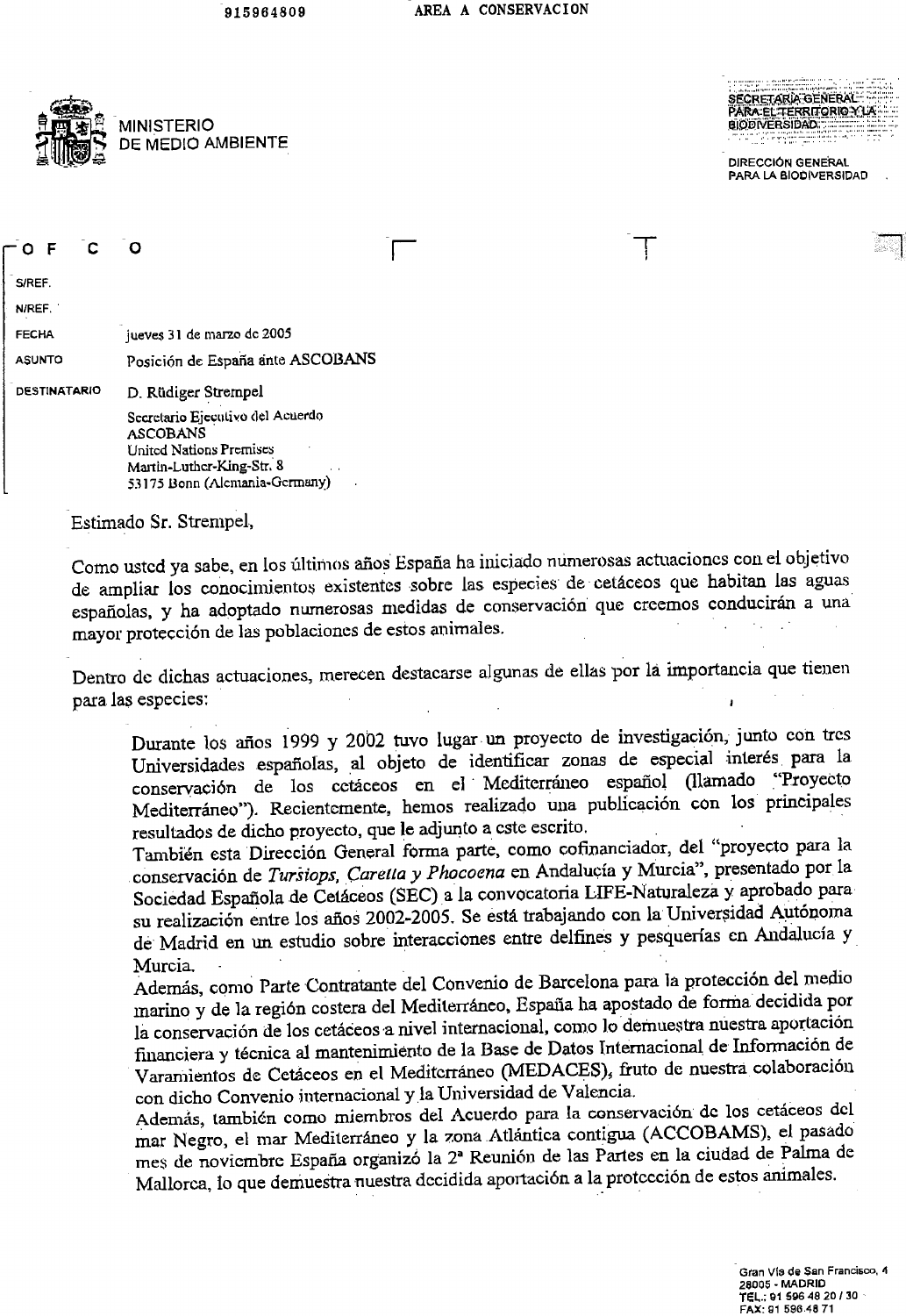alista e controladores.<br>1974 - Carlos Carlos III, controladores e controladores e controladores e controladores e controladores e con

AREA A CONSERVACION



Otra muestra de nuestra apuesta por estas especies es la postura de España ante la próxima ratificación, por parte de los Estados Miembro, de las modificaciones del texto del Acuerdo sobre la conservación de los pequeños cetáceos de los mares Báltico y del Norte (ASCOBANS), adoptadas durante la 3ª reunión de las Partes Contratantes del Acuerdo en 2003 (Resolución nº. 4). Precisamente, el presente escrito pretende mostrarle dicha postura.

El Gobierno español tiene un especial interés en la existencia de un acuerdo para la conservación de los cetáceos en la vertiente atlántica de nuestras costas, ya que en la actualidad no existe ningún acuerdo internacional específico para estas especies en dicha zona, lo que para nosotros supone una carencia dado que en el Mediterráneo sí existe un acuerdo similar (ACCOBAMS).

Por otro lado, aunque cabría la posibilidad de formalizar la suscripción del Acuerdo ASCOBANS en su versión actual acogiéndonos al Artículo 1.2 (f), que dice que "Range State is any State that exercises jurisdiction over any part of the range of a species covered by this Agreement", no como parte del área del Acuerdo, sino por tener embarcaciones pesqueras faenando en sus aguas, nuestro parecer es que, dado que se ha adoptado una modificación del área del Acuerdo para englobar el resto de las aguas peninsulares españolas, es mejor opción formar parte del Acuerdo ampliado, como Parte Contratante, una vez que dicha ampliación haya entrado en vigor. Por ello, España se compromete a estudiar la posibilidad de formar parte del Acuerdo en un futuro inmediato.

Por último, también me gustaría mostrar nuestro especial interés en extender el ámbito de protección del Acuerdo a todos los cetáceos, y no sólo a los pequeños cetáceos, como está configurado actualmente el texto del Acuerdo. De esta manera, el Acuerdo estaría en consonancia con otros similares ya existentes, como el Acuerdo ACCOBAMS, y no supondría para España el problema de tener un Acuerdo internacional que protege a todas las especies de cetáceos en la vertiente mediterránea y otro únicamente para pequeños cetáceos en el Atlántico peninsular. Precisamente por ello, España muestra un especial interés en el debate sobre este tema que tendrá lugar durante la 12<sup>ª</sup> reunión del Comito Asesor del Acucrdo en el mes de abril, mostrando su apoyo a que las Partes adopten una nueva modificación del texto del Acuerdo en este sentido (punto 4.7 de la Agenda de la reunión).

Esperando que durante la reunión del Comité Asesor se adopte este y otros muchos acuerdos que permitan una mayor investigación y conservación de los cetáceos, quedo a la espera de recibir noticias suyas que nos permitan estrechar aún más nuestra colaboración.

Sin otro particular, le envío un cordial saludo.

Fdo.: José Luis Herranz Sáez Director General para la Biodiversidad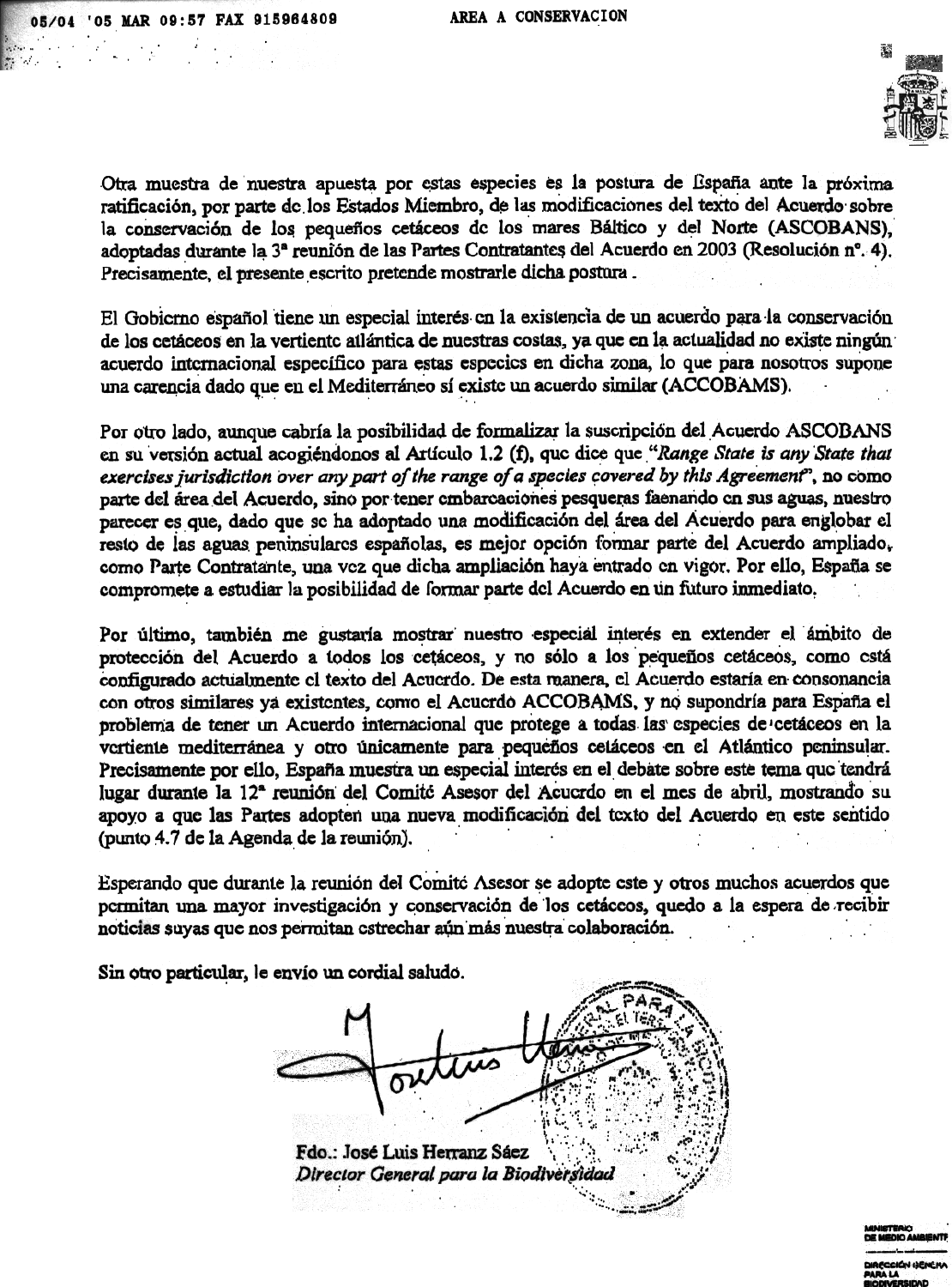Dear Mr. Strempel,

As you are aware, in recent years Spain has undertaken numerous activities with a view to increasing our knowledge of cetacean species occurring in Spanish waters and has adopted numerous conservation measures which we believe will lead to a better protection of the populations of these animals.

The following of these activities are particularly worthy of notice due to their importance for the species concerned:

- In 1999 and 2002 a research project was conducted jointly with three Spanish universities to determine areas of particular interest for cetacean conservation in the Spanish Mediterranean (under the title of "Proyecto Mediterráneo"). Recently we presented the most important results of this project in a publication which I am enclosing;
- This Directorate General is also involved in co-financing the "Project for the conservation of *Tursiops, Caretta* and *Phocoena* in Andalusia and Murcia" which was submitted by the Spanish Cetacean Society (SEC) to LIFE-Nature and approved for the period of 2002 to 2005. Work is being conducted with the Universidad Autónoma de Madrid to study interactions between dolphins and fisheries in Andalusia and Murcia;
- Moreover, as a party to the Barcelona Convention for the Protection of the Marine Environment and the Coastal Regions of the Mediterranean, Spain has decidedly supported cetacean conservation at the international level, as demonstrated by our financial and technical contribution to the maintenance of the Mediterranean Database of Cetacean Strandings (MEDACES), which is a result of our cooperation with the aforementioned international Convention and the University of Valencia;
- In addition, in November of last year, Spain, as a member of the Agreement on the Conservation of Cetaceans the Black Sea, the Mediterranean Sea and Contiguous Atlantic Area (ACCOBAMS), organized the 2<sup>nd</sup> Meeting of the Parties in Palma de Mallorca, which shows our decided contribution to the protection of these animals.

Our support for these species is also shown by Spain's position with respect to the imminent ratification by the Parties of the amendment of the text of the Agreement on the Conservation of Small Cetaceans of the Baltic and North Seas (ASCOBANS), as adopted during the 3rd Meeting of the Parties of the Agreement in August 2003 (Resolution No. 4). This letter is intended to set forth this position.

The Spanish Government has a particular interest in the existence of an agreement on the conservation of cetaceans on the Atlantic side of our coast since at present no international agreement specifically for these species in this region exists, though we consider there is a need for it, given that a similar agreement does exist for the Mediterranean (ACCOBAMS).